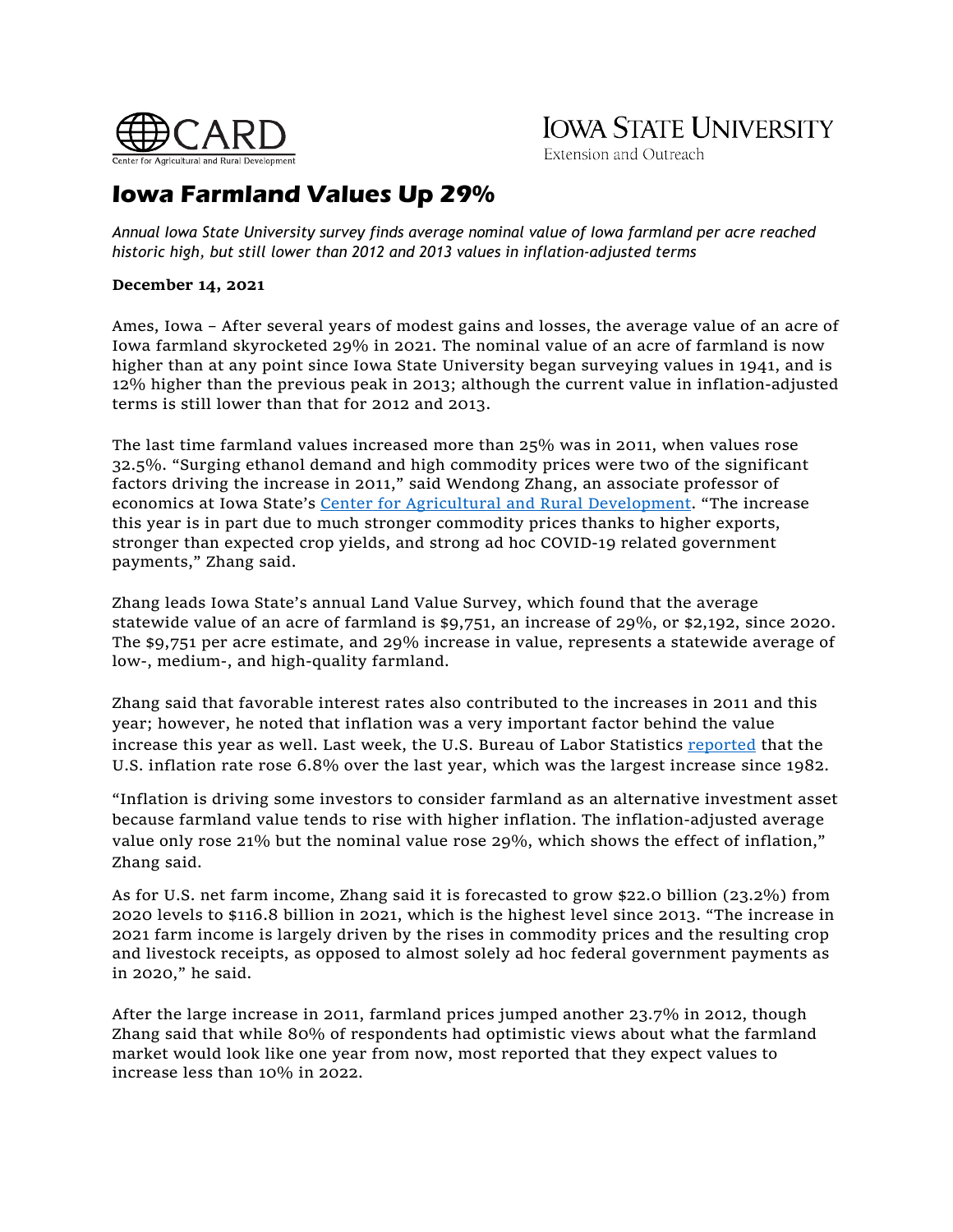Looking five years ahead, Zhang said that the number of respondents expecting a decline in farmland values nearly doubled, but over 80% of respondents predicted that farmland values would rise another 10% to 20% over 2021 values.

### **Land Values by County**

All 99 of Iowa's counties showed an increase in land values. For the ninth consecutive year, Scott and Decatur Counties reported the highest and lowest values, respectively. Land values in Scott County increased 30%, or \$3,193 per acre, to \$13,852. Land values in Decatur County increased 31.5%, or \$1,213 per acre, to \$5,062.

Clayton and Allamakee Counties reported the largest percentage increase, 36.4%, while Scott County saw the largest dollar increase, \$3,193 per acre. The smallest percentage increase, 23.2%, was reported in Keokuk County, while Taylor County saw the smallest dollar increase, \$1,199 per acre.

#### **Land Values by District**

Land values across all crop reporting districts increased. The Northwest district reported the highest overall value, \$12,164 per acre, while the North Central district reported the largest percentage increase, 34.5%, and the largest dollar increase, \$2,737 per acre.

The South Central district reported the lowest values, \$6,035 per acre, and the lowest dollar change, \$1,377 per acre, while the Southeast district saw the smallest percentage increase, 21.9%.

#### **Land Values by Quality**

Statewide, low-quality land now averages \$6,397 per acre, an increase of 26% or \$1,319 per acre. Medium-quality land now averages \$9,071 per acre, an increase of 27.4% or \$1,953 per acre. High-quality land now averages \$11,834 per acre, an increase of 30.5% or \$2,766 per acre.

The Northwest district reported the highest values for low-, medium-, and high-quality land at \$8,088, \$11,042, and \$13,997 per acre, respectively. The South Central district reported the lowest values for low-, medium-, and high-quality land at \$4,058, \$6,094, and \$8,194 per acre, respectively.

Low-quality land in all crop reporting districts, less the Southeast district, saw increases of more than 23%. The North Central district saw the largest percentage increase, 32%, and the largest dollar increase, \$1,695 per acre. The Southeast district showed the smallest percentage increase, 14.5%, and the smallest dollar increase, \$600 per acre.

Medium-quality land saw increases of more than 30% in the North Central, Northeast, West Central, and South Central districts. The South Central district saw the largest percentage increase, 33.6%, while the North Central district showed the largest dollar increase, \$2,291 per acre. The Southwest district reported both the smallest percentage increase, 22.3%, and the smallest dollar increase, \$1,302 per acre, in medium-quality land.

High-quality land in the North Central, Northeast, West Central, and East Central districts all saw increases of more than 30%, with the North Central district reporting the highest percentage increase, 35.7%. The East Central district reported the largest dollar increase in high-quality land at \$3,304 per acre. The Southeast district reported the smallest percent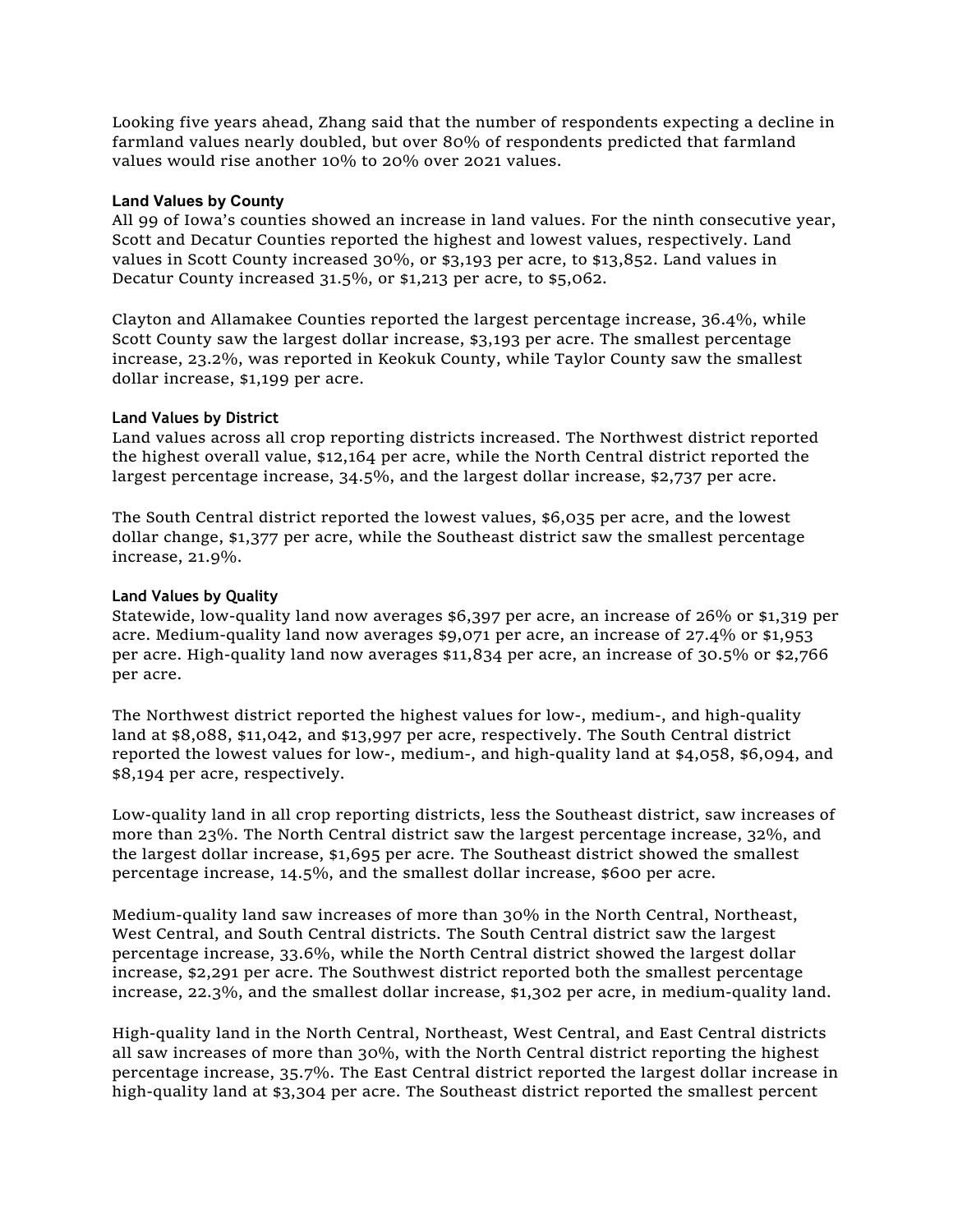change in high-quality land, 25%, and the South Central district reported the smallest dollar increase, \$1,786 per acre.

# **Factors Influencing the Land Market**

The most frequently mentioned positive factor influencing the land market was higher commodity prices. Favorable interest rates and strong yields were the second- and thirdmost frequently mentioned factors. Other frequently mentioned factors included limited land supply, strong demand, COVID-related government payments, and a good farm economy.

The most frequently mentioned negative factor affecting land values was higher input costs. Other noted factors included concerns about the sustainability of high land prices, possible changes in interest rates, political uncertainty related to policies, such as tax law changes, and uncertainty related to COVID-19.

Land values were determined by the 2021 Iowa State University Land Value Survey, conducted in November by the Center for Agricultural and Rural Development at Iowa State and Iowa State University Extension and Outreach. Results from the survey are consistent with results by the Federal Reserve Bank of Chicago, the Realtors Land Institute, and the U.S. Department of Agriculture.

The Iowa State Land Value Survey is based on reports by agricultural professionals knowledgeable of land market conditions, such as appraisers, farm managers, agricultural lenders, and actual land sales, and is intended to provide information on general land value trends, geographical land price relationships, and factors influencing the Iowa land market. The 2021 survey is based on 645 usable responses from 455 agricultural professionals. Seventy-five percent of the 455 respondents answered the survey online.

The Iowa State Land Value Survey was initiated in 1941, the first in the nation, and is sponsored annually by Iowa State. The survey is typically conducted every November and the results are released mid-December. Only the state average and the district averages are based directly on the Iowa State survey data. County estimates are derived using a procedure that combines the Iowa State survey results with data from the U.S. Census of Agriculture.

CARD offers a web portal at<https://www.card.iastate.edu/farmland/> that includes visualization tools, such as charts and interactive county maps, allowing users to examine land value trends over time at the county, district, and state level.

For over 60 years, the [Center for Agricultural and Rural Development](https://www.card.iastate.edu/) at Iowa State [University](https://www.iastate.edu/) has conducted innovative public policy and economic research on local, regional, and global agricultural issues, combining academic excellence with engagement and anticipatory thinking to inform and benefit society.

```
###
```
**Contacts** Wendong Zhang, Center for Agricultural and Rural Development, 515-294-2536, [wdzhang@iastate.edu](mailto:wdzhang@iastate.edu)